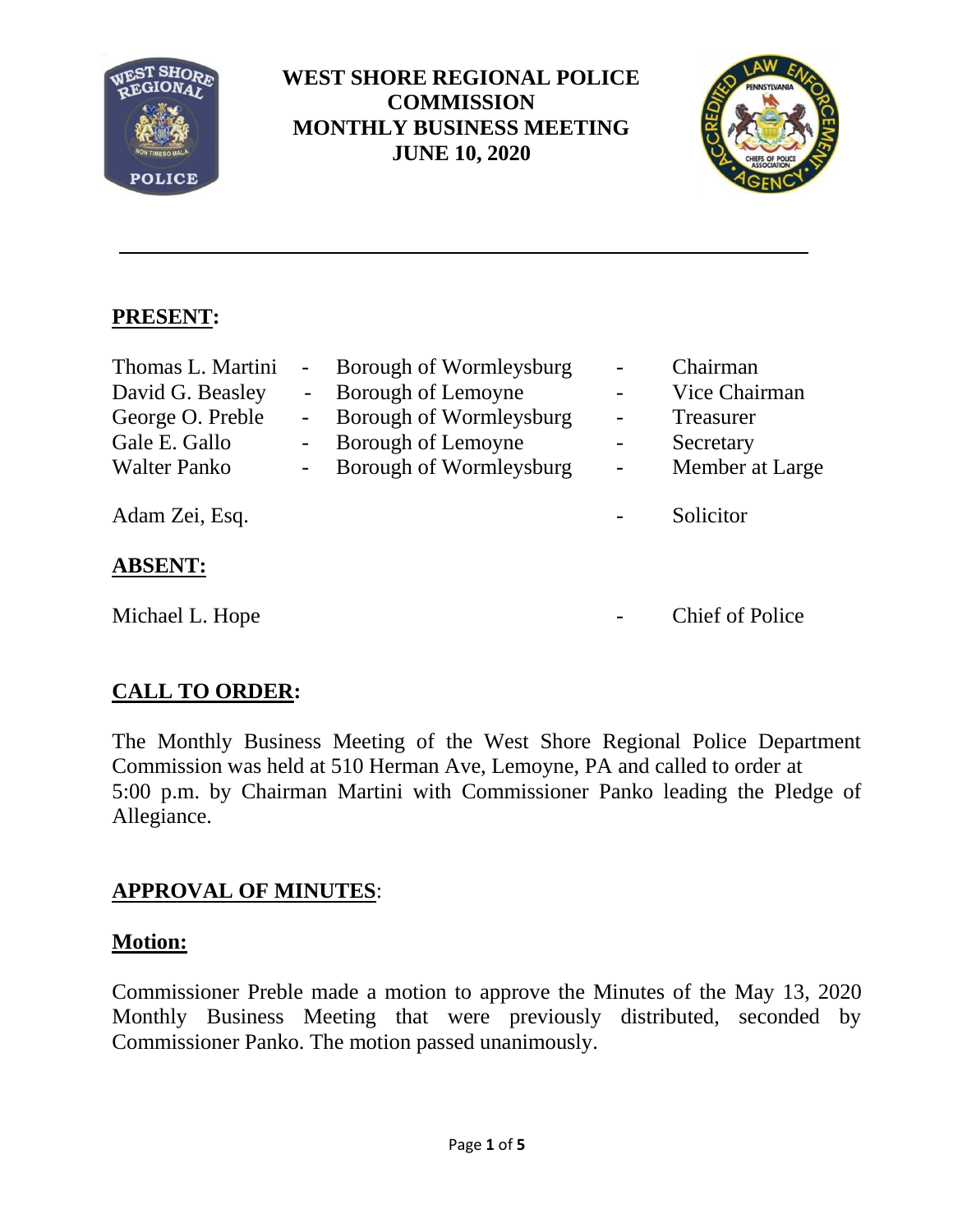#### **CITIZENS/VISITORS:**

No citizens/visitors present.

#### **CHAIRMAN'S ANNOUNCEMENTS**:

Chairman Martini thanked the Department for all that they do and stated that they are very much appreciated and that the Commission would not be considering "defunding" the department.

#### **TREASURER'S REPORT:**

Commissioner Preble reported balances of \$598,693.51 in the checking account \$18,657.26 in the donation checking account and \$16,930.41 in the K9 donation account as of May 31, 2020. Commissioner Preble also reported a balance of \$286,858.13 in the Centric Capital Reserve Fund.

#### **Motion:**

Commissioner Preble made a motion to approve the May 2020 Treasurer's Report and to submit it for audit, seconded by Commissioner Beasley. The motion passed unanimously.

## **APPROVAL OF BILLS:**

| Description                         | Fund                            | Amount      |
|-------------------------------------|---------------------------------|-------------|
| 22446-22466<br><b>Draft Numbers</b> | General Fund (Accounts Payable) | \$60,709.74 |
| 12 Payroll Transactions             | General Fund $(5/1/2020)$       | \$39,946.85 |
| 13 Payroll Transactions             | General Fund (5/15/2020)        | \$46,956.15 |
| 13 Payroll Transactions             | General Fund (5/29/2020)        | \$42,119.41 |
| 11 EFT Transactions                 | General Fund (Accounts Payable) | \$6,593.40  |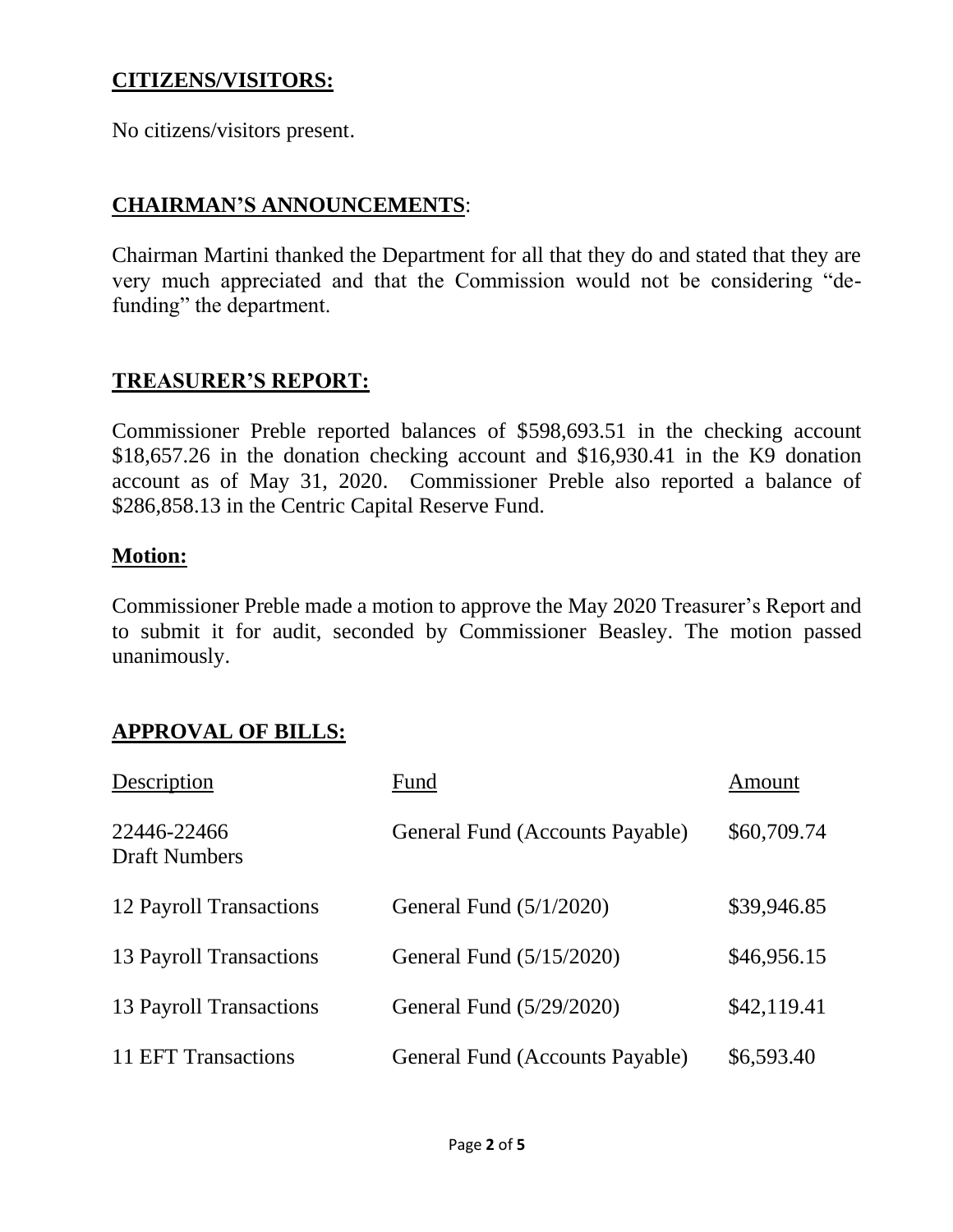| 0 Transactions | <b>MERP</b>              | \$0.00     |
|----------------|--------------------------|------------|
| 9 Transactions | <b>PLGIT Credit Card</b> | \$2,647.74 |

#### **Motion:**

Commissioner Preble made a motion to approve the May 2020 Bills and Payroll Transactions totaling \$198,973.29 seconded by Commissioner Gallo. The motion passed unanimously.

## **ITEMS TO DISCUSS:**

No items to discuss.

## **CHIEF HOPE'S REPORT:**

Lieutenant Friel submitted the following reports on behalf of Chief Hope to the Commission:

May 2020 Calls for Service

May 2020 Traffic, Criminal, and Ordinance Arrests

May 2020 Statement of Revenues and Expenditures Compared to Budget Report

Lieutenant Friel explained about the two new monitors hanging in the commission room and how they are hoping to host more in-house training secondary to the COVID-19 Pandemic.

Lieutenant Friel explained to the Commission that the Officers participated with the Buckle Up PA Enforcement Grant that we were again awarded by the state.

Lieutenant Friel informed the Commission about the response from the Officers when they were recalled due to violent protests in neighboring jurisdictions. He also explained exactly what the department was tasked to do as well as also helping New Cumberland Police with their calls while their officers were tied up with a rally on Bridge Street Sunday, June 7<sup>th</sup>.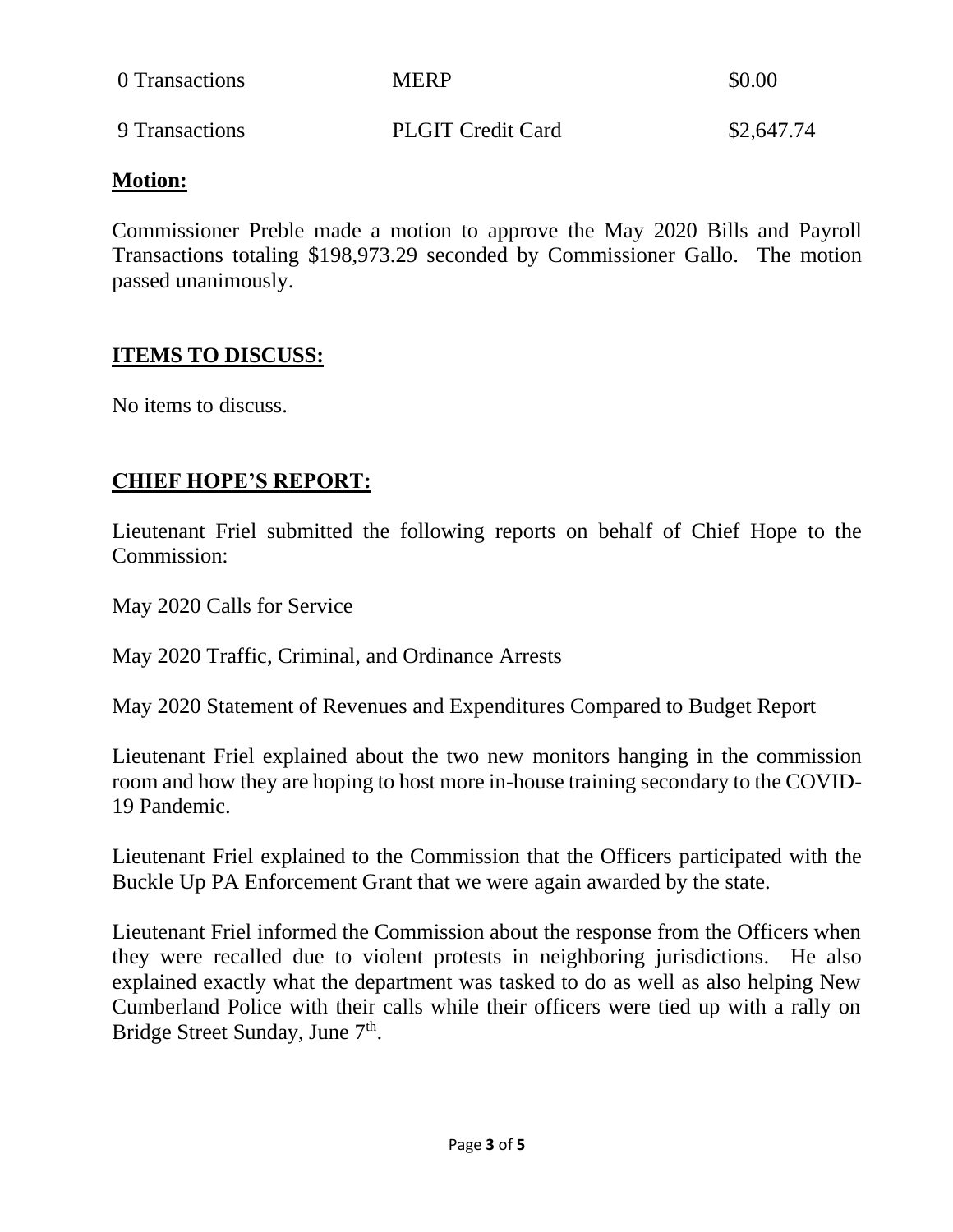Lieutenant Friel reported to the Commission that all officers have again reviewed and been refreshed on our de-escalation techniques and the Department's Policy on such. He stated that as a department that is accredited our standards for such are higher.

## **OFFICER CONROY'S K9 REPORT:**

Officer Conroy was not present however his monthly report was provided by Lieutenant Friel.

## **OLD BUSINESS:**

No old business to discuss.

#### **NEW BUSINESS:**

No new business to discuss.

#### **EXECUTIVE SESSION:**

The Executive session began at 5:10 pm.

## **PUBLIC MEETING RECONVENED:**

The public meeting was reconvened at 5:25 pm

## **ADJOURNMENT:**

Chairman Martini adjourned the meeting at 5:25 pm.